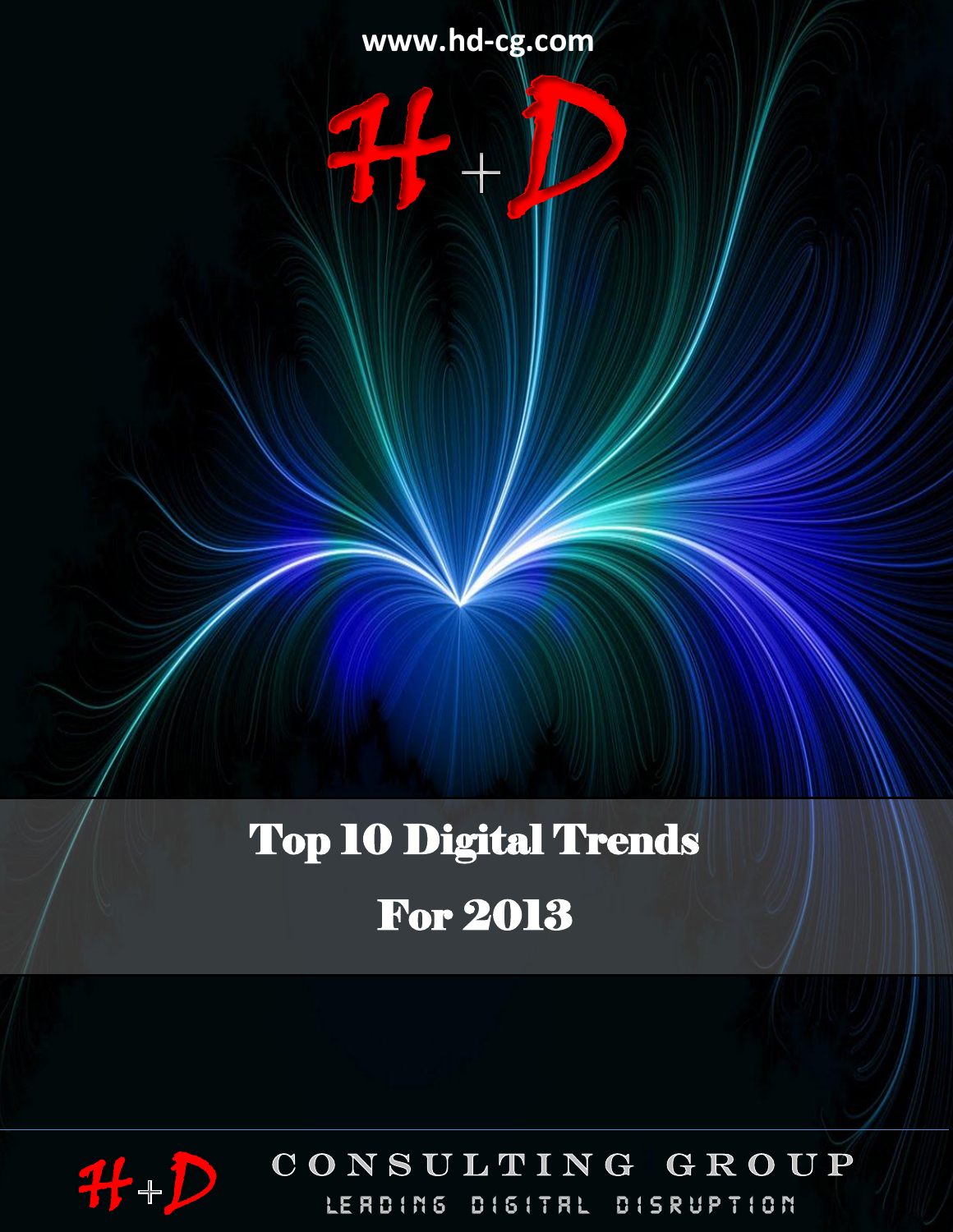# Top 10 Digital Trends for 2013

*The web has been in a state of flux since its inception, and this year is no different. Here's what trends are expected to take off in 2013.*

*\_\_\_\_\_\_\_\_\_\_\_*

# **1. Personalized Products for each Customer**

Organizations will move towards involving the customer when creating their products as opposed to a "one size fits all" mentality. The key action to take here is to evolve from the now 'traditional' social media marketing activities of buying display ads and pushing products, to buying social listening research, with the goal of product development personalized for the 'individual' consumer.

# **2. Demographics is out, now it's about Behavior**

In 2013, it's no longer about targeting an audience that you THINK has an interest in your product based on age, income, gender, education, historical data, etc… It's about targeting the audience you KNOW has an interest in your product by focusing on a more

niche area of interest such as fan groups, societies, cults, that already engage in your product/service.

# **3. Quality over Quantity.**

Having large amounts of data is invaluable to a company, but in the process of having all this data, it creates a lot of pains in discovering insights and actionable items. Brands need to move away from tracking overall sales each month; instead they need to look at 'live' sales. Track them by time, SKU, location, retailer, attribute, etc... This ground up approach will give the real insights from a small to large scale.

# **4. Fall of the PC looks to Responsive Design**

The purchase of desktop computers are on the decline, so what are consumers buying? Mobile devices, i.e. smart phones and tablets. A website built in responsive design basically figures out the resolution of the device it is being viewed on, and the images and fluidgrids will size correctly to fit the screen. This allows the website, no matter on what device, to have the optimal viewing experience - easy reading and navigation with a minimum of resizing, panning and scrolling. The benefit - one website build, one seamless experience with thousands of screens.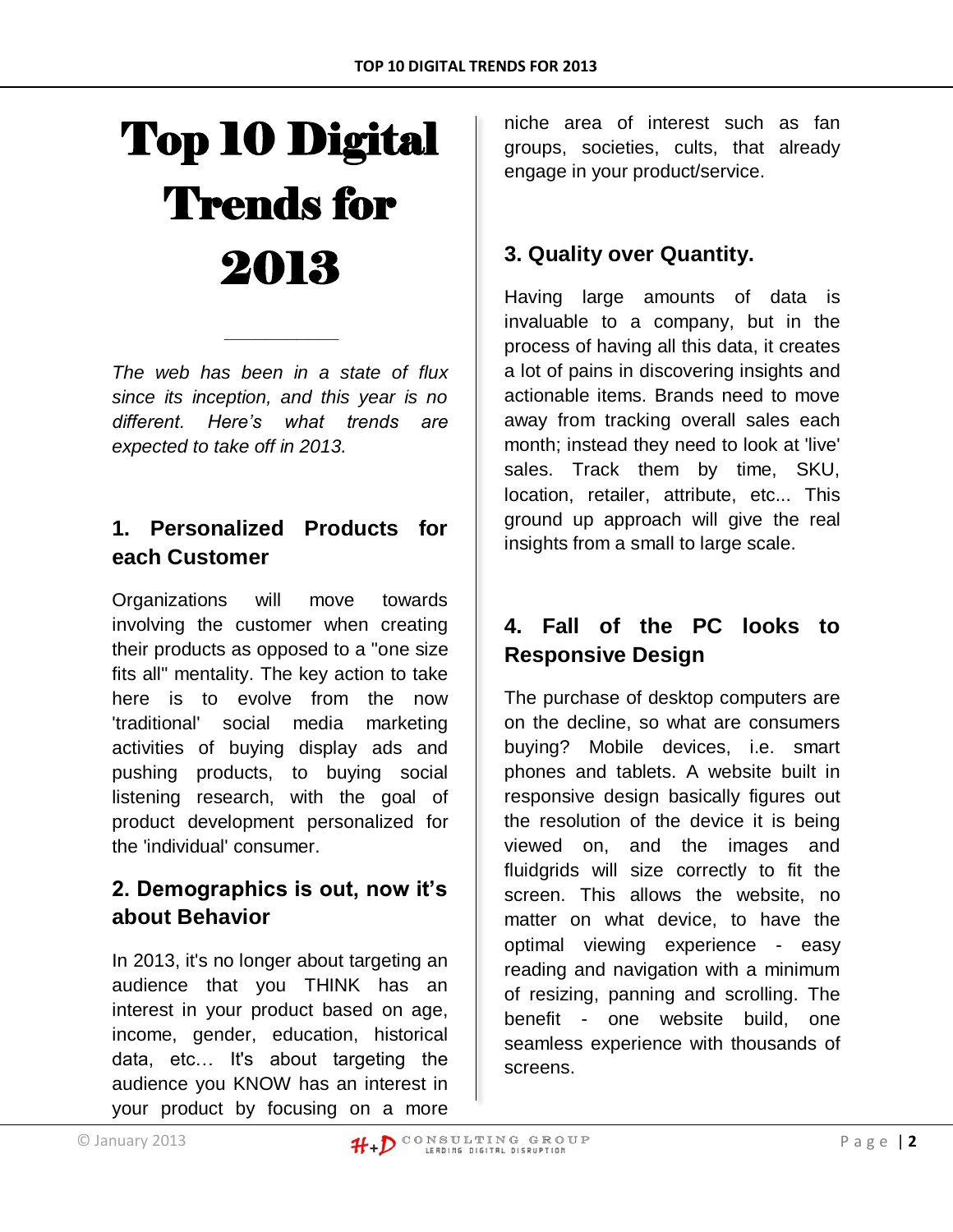#### **5. Perceptive Media**

Media, audio or video that adapts itself based on the information it has gathered on an individual user. Artificial Intelligence is the brainwork behind this. The purpose is to provide media that target on a user-by-user basis. Imagine watching tennis on television with someone that doesn't know the rules, perceptive media could show one user the detailed rules of tennis while showing the other user the current rankings of players and behind the scene footage. Creating democracy within the room by comparing the overall tastes of the group and reach the most compatible compromise.

#### **6. Revolution of the 2nd Screen**

- 80% of smartphone and tablet users use their devices while watching TV.
- 25% of U.S. smartphone and tablet users use their devices while watching TV multiple times per day.
- 51% of those who post on social media while watching

As consumers are engaging in one type of media, they are simultaneously engage in another. Imagine a consumer watching a television drama series, and at the same time shopping on the eBay app for the clothes that the main character is wearing. This revolution extends to mobile devices from the big screen, TV, and organizations are working to build on the relationship between screens.

# **7. Cloud Computing at the Forefront**

Cloud computing is the storage of data online allowing access across multiple platforms simultaneously through consumer-based services such as email, social media, online file storage and corporate communication tools. A simple idea with a powerful effect, involving the fast growing mobile device Mobile cloud is a new way to create workflows. This will change the way we think about storage on our devices and instead think about storage in the cloud. Devices will then come with less storage, but be better equipped to access data.

# **8. Digital Convergence - Pulling it all Together**

Forget about remembering where you left off in Season 2 Episode 3, 25 minutes and 32 seconds of The Walking Dead, think more about registering for an account via online cloud services and it'll remember where you last left off and continue when you log back on via any compatible device. To give you even more, these services can make recommendations based on the content you have previously viewed. Nowadays, it's not about finding the video, it's about how fast your internet connection is so you can stream the video without lagging. Apps like HBOGo, UVideos, and HuLuPlus not only stream content to the consumer, they can measure the